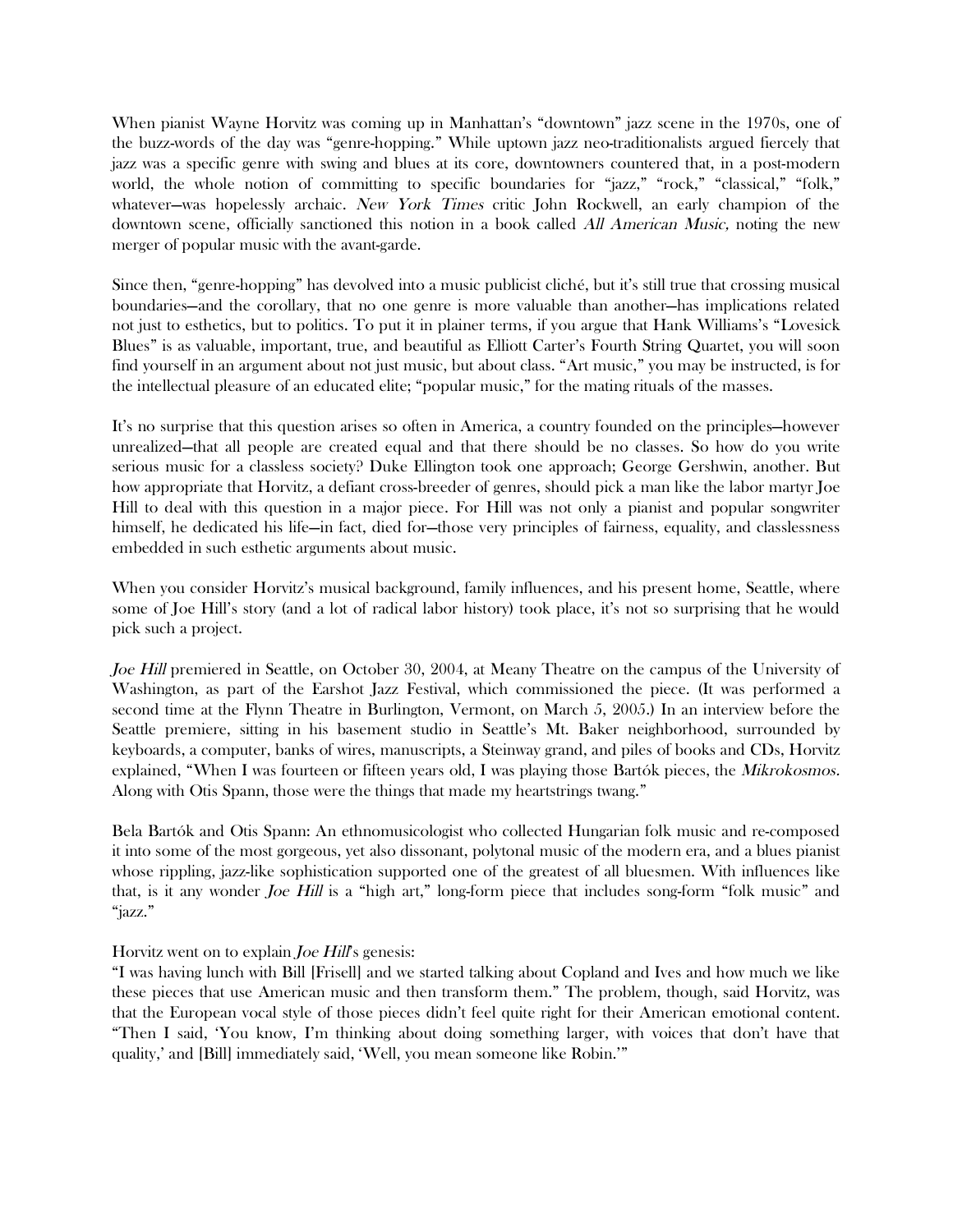Robin Holcomb, who sings the female parts in the piece, is Horvitz's wife, whom he met while they were students at the University of California at Santa Cruz. She has forged a strong reputation of her own, with poetic, minimalist transformations of Americana-based material. Horvitz and Holcomb moved to Seattle in 1989.

Both Horvitz and Joe Hill librettist Paul Magid have labor backgrounds, though from opposite sides of the fence. Horvitz's father was a mediator for management and the composer even recalls Harry Bridges, the famous San Francisco leader of the longshoreman's union, coming over to the house. Magid's grandfather was a Seattle longshoreman and a card-carrying IWW member.

"I've always had that interest in outlaw ballads and murder ballads, too," said Horvitz in a more recent interview, "so I think the idea appealed to me that here was this guy who, even in a more industrial time, after 1900, was packing a gun in the West."

But exactly what is *Joe Hill*, then  $\beta$  A song cycle? An opera? A musical? A cantata? A suite?

None of the above. Perhaps the best way to think about it is as a radio play that tells the story of a man's life in words, instrumental music, and songs. Like a song cycle, Joe Hill incorporates much previously written material (nearly all of it re-harmonized). There are songs by Hill himself, such as "The Rebel Girl" and "There is Power in the Union," from the IWW's "Little Red Songbook," but also by others, including the folk poem "The Lumberjack's Prayer," Mississippi John Hurt's "Spike Driver's Blues," and an old English street cry, "Chairs to Mend." It also employs the spoken word, including Joe Hill's famous "Last Will and Testament," plus words used as narration and dramatic dialogue. But "song cycles" don't usually include ravishingly beautiful stretches of chamber music, much less a completely open line in the score for an improvising guitarist—in this case, the most influential one of our time, Bill Frisell. Because of this oddly structured Rubik's cube of jazz, folk, classical, and popular music, Magid and Horvitz chose a double pun for the title, referencing the dramatic word, "act," as well as the labor rhetoric, "action": Hence: "16 Actions for Orchestra, Voices, and Soloist."

At the Seattle premiere, the singers delivered their parts standing up, as in a cantata, not as actors in dramatic motion. There was basic stage lighting and at least one dramatic effect, when the narrator Rinde Eckert (on this recording), entered down the main aisle of the theater, declaiming in an operatic voice, like an IWW speaker on a soapbox, "Brothers and sisters, have you had enough of wage slavery?" But it was basically a recital—for chamber strings, 3 woodwinds, 3 brass, piano, percussion, guitar, and three singers (two male, one female).

Magid, best known as one of the founding members of the Flying Karamazov Brothers but also an on old college friend of Horvitz, structured the narrative around the last hour of Joe Hill's life—in a Utah prison when he was visited by his fellow labor leader Elizabeth Gurley Flynn, using flashbacks and the songs themselves to fill in the story, mood, and period feel. In addition to his work as a performer and playwright, Magid is also something of a religious scholar. It was he who chose the line, repeated so often throughout the work that it becomes one of its main themes —"A worker is worthy of his food." As it happens, this is not something Joe Hill ever said, but a rephrasing of the words of another martyr—Jesus Christ himself, as reported by Matthew: "For the workman is worthy of his meat." (Matthew 10:9–10).

The choice of this line introduces multiple ironies, some of which also relate to genre. Many of Joe Hill's songs—and songs by others in the famous "Little Red Songbook" of the Industrial Workers of the World were written to tunes popularized by the Salvation Army. One explanation for this is that the authorities often used Salvation Army bands to drown out the "Wobblies," as the IWW proponents were called, when they got up on their "free speech" soap boxes to organize workers. Joe Hill's sarcastic contempt for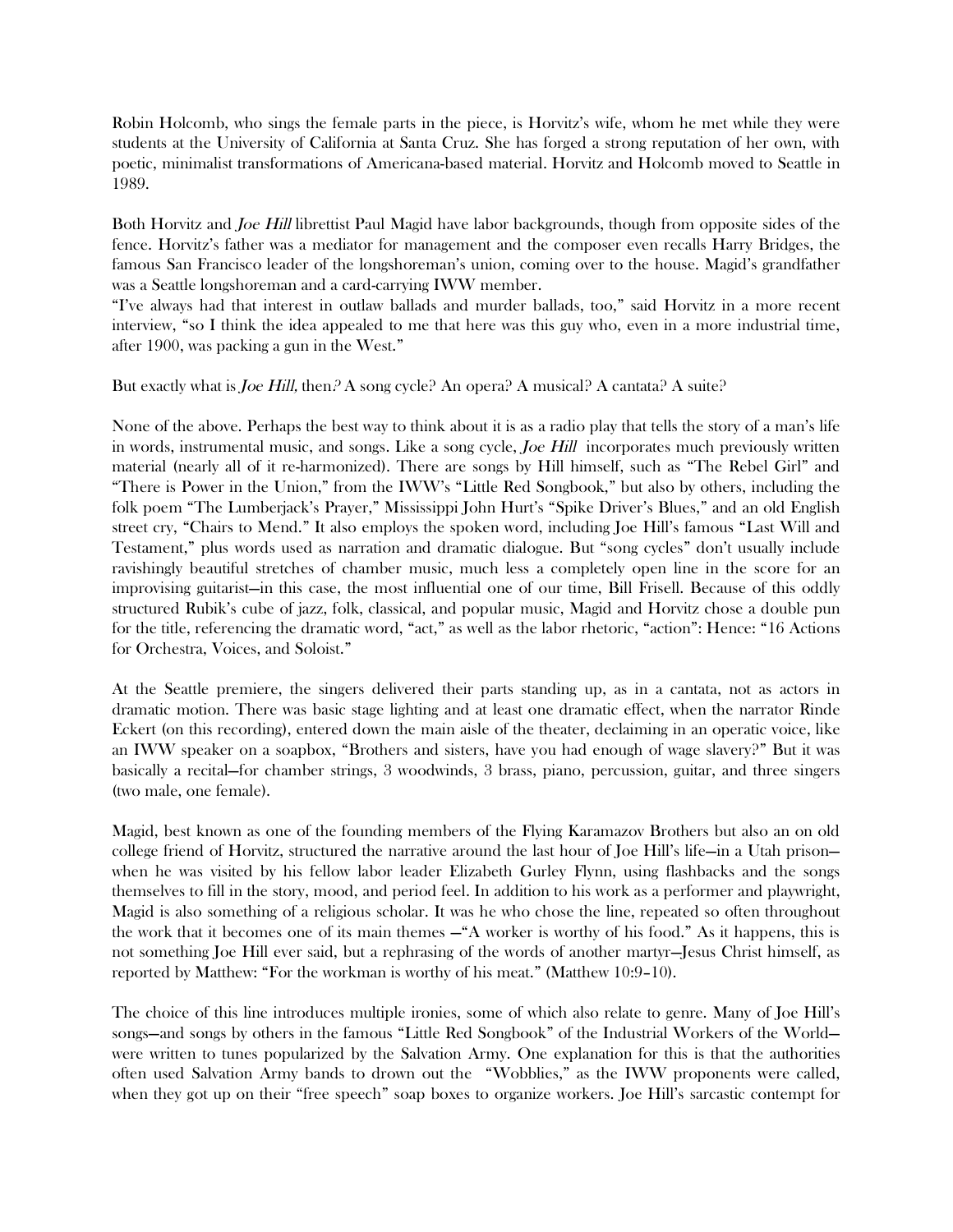organized religion—Hill called it the "Starvation Army"—as a patsy for capitalism was best expressed in his most famous line, "There's no pie in the sky when you die." The line comes from "The Preacher and the Slave," a parody of a popular hymn of Hill's day, "In the Sweet By and By."

There is a delicious musical irony here, but also a political one, in that Magid has appropriated a quote from the enemy (the church), as a socialist motto. But at an even deeper level, the line cuts to the heart of the contradictions inherent in Hill's—and the IWW's—life and death. For what Jesus was saying, via Matthew, was that disciples should not have to carry money because the truly righteous would provide for them. This kind of idealism verges on the religious itself and the IWW was, indeed, a kind of secular religion.

Founded in Chicago in 1905, the IWW began as a radical, pan-unionist, sometimes violent movement for social justice, more anarchist than Marxist, whose adherents believed there should be "One Big Union" of all workers, not trade unions of specific crafts. If it finally prevailed, there would no more need for social hierarchy and class distinctions between bosses and laborers would disappear. For obvious reasons, the Wobblies were viewed as a distinct threat by industrialists, labeled "reds" and "agitators." A vivid picture of how they operated and were persecuted by thugs and private police forces can be found in John Dos Passos's trilogy, U.S.A. By the 1920s, as organized labor unions ascended, the IWW was essentially crushed, but it still exists today. (I had the distinct privilege of singing songs from the "Little Red Songbook" at the last meeting of the Berkeley, California, branch of the IWW in the early seventies.)

Hill became involved with the IWW in 1910, while working on the San Pedro, California, docks. No definitive biography exists of Hill (though Horvitz reports that the scholar William Adler, in Denver, is currently writing one), but a "biographical novel," by Wallace Stegner, originally titled The Preacher and the Slave, is a popular source. The famous 1936 song by the late Earl Robinson (also a Seattleite), "I Dreamed I Saw Joe Hill Last Night" has also served to popularize Hill's legend. What we know for sure is that Hill was born Joel Emmanuel Hägglund on October 7, 1879, in Gävle, Sweden, the child of working-class parents, and emigrated to the United States in 1902. Working as a machinist, migrant laborer, longshoreman, and logger, at some point, possibly because of an altercation with the law, he changed his name to Joe Hill.

It was in San Pedro that he began to write songs for the IWW. Though Hill was not a leader of the movement, like the more well-known Big Bill Haywood or Eugene Debs, by the time he arrived in Utah in 1914 to work at the Silver King Mine, near Salt Lake City, his notoriety had grown, through his songs. On January 10 of that year, Hill was accused of murdering a grocer and his son. Hill was treated for a gunshot wound the night of the robbery. Based on that and other circumstantial evidence, he was convicted. Supporters insist to this day that he was framed because of his labor activities, but despite the intervention of officials that went all the way up to President Woodrow Wilson, Hill was executed by firing squad on November 19, 1915.

Hill maintained to the end that he was shot in an argument over a woman (not by the grocer's son) and that revealing her identity would besmirch her honor. Stegner speculates in his novel that Hill actually was guilty and thought dying as a martyr would do more for the IWW than anything he could do by staying alive. (Not surprisingly, Stegner was excoriated by the left for this view.)

For Horvitz, the question of Hill's guilt is not the central one and Horvitz most definitely does not view Joe Hill as political propaganda. It offers a nuanced picture of the man.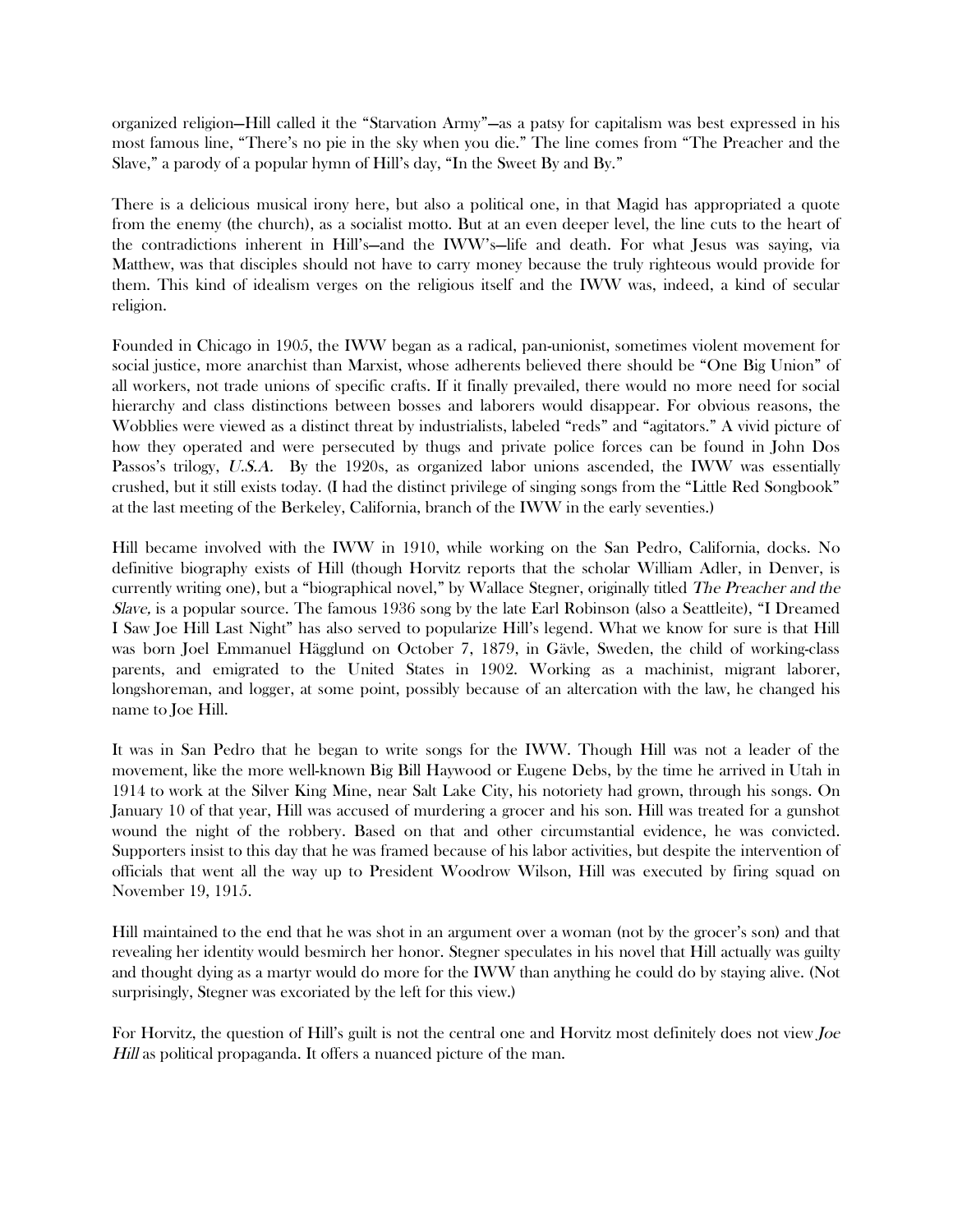"I don't like most art that wears its politics on its sleeve," said Horvitz, who has often told interviewers he neither cares for the song "I Dreamed I Saw Joe Hill Last Night" nor Joan Baez's version of it at Woodstock. "I want people to listen to the music. I wrote this because I wanted the chance to write for voice and for orchestra. And my hope is that people will go away thinking it is beautiful."

 Considering that Joe Hill was an activist, organizer, and rabble-rouser, Horvitz's piece is strikingly elegiac and autumnal in tone, more requiem and lament than celebration or call to "action." This is appropriate to its theme of martyrdom, though there are also many exhilarating, jaunty, and humorous sections. Besides the aforementioned Bartók and Spann, its other major influences are what has come to be called "Americana"—to be more specific, Appalachian music's nasal vocals, affection for open fifths, ambiguity between major and minor thirds and—here's a surprise—the jazzy Broadway writing of Leonard Bernstein, particularly his penchant for rapid time signature changes.

"I listened to West Side Story every day for a whole year when I was eight years old," Horvitz confessed. "My parents finally had to forbid me from listening to it."

 In the quavering singing of Holcomb, southern drawl of Danny Barnes (a banjo-plucking pal and sometime band mate of Frisell's), and declamatory command of Eckert Horvitz found the right mix of authentic American voices he was seeking, to go along with Bernstein's jazz.

The piece opens with a gorgeous descending theme in E-flat minor for lone trumpet that resolves to a Picardy third, a theme repeated lushly by the strings in Action 2 and recapitulated by the trumpet in Action 14. Shortly after the first statement of the theme, the strings answer, like a sigh, with another rising and falling pentatonic figure, and Frisell improvises a lovely solo, using the blues scale, yet another sort of pentatonic. Quickly, then, Horvitz has established his harmonic territory, a blending of the blues scale of jazz and the tonal ambiguity of Appalachian music. Two minutes into the piece, however, a dark, dense chord announces that this is a tragedy, not just a pretty homage. The piece moves through several keys, but often—as with those Bartók pieces Horvitz cites as an early influence—two at the same time. One of the most haunting is the closing section of Action 16, when Holcomb sings Hill's "Last Will and Testament" at a glacially slow tempo over a piano arpeggio simultaneously in the keys of G and G flat.

It takes a little longer to set up the dramatic situation. In Action 1, narrator Eckert—a veteran of the experimental musical theater of composer Paul Dresher—gives his "soapbox" speech, landing on a jarring tritone on the last syllable of "e-nough!" and Barnes sings Hill's song "Power in the Union" in a flat, nasal style, interrupted by bright Bernstein-ish interjections from the strings. Action 2 establishes the setting in the Salt Lake City jail, with Flynn making her visit during Joe's last hour and introduces the other theme repeated throughout the piece, "What is fair?" In Action 3, the comparison to Christ is made explicit, as the narrator notes Jesus was "another 33-year-old murdered by the state." Horvitz also widens the gender horizon of Hill's working man, by having Holcomb sing the eighteenth-century "Chairs to Mend," the heartbreaking street cry of a woman. Feminism is brought back into the picture in Action 14, this time with a wink at early-twentieth-century sexism, with Hill's own jaunty melody and lyric, "The Rebel Girl." A lovely touch here is the Bernstein-like dissonances punctuating the rousing choruses.

Horvitz let Hill's period melody stand for "The Rebel Girl," and the wheezy pump organ played by Holcomb for the "The Preacher and the Slave" lends a calliope-like, early-twentieth-century church feel as well, even with the disturbing brass harmonies that go along with it.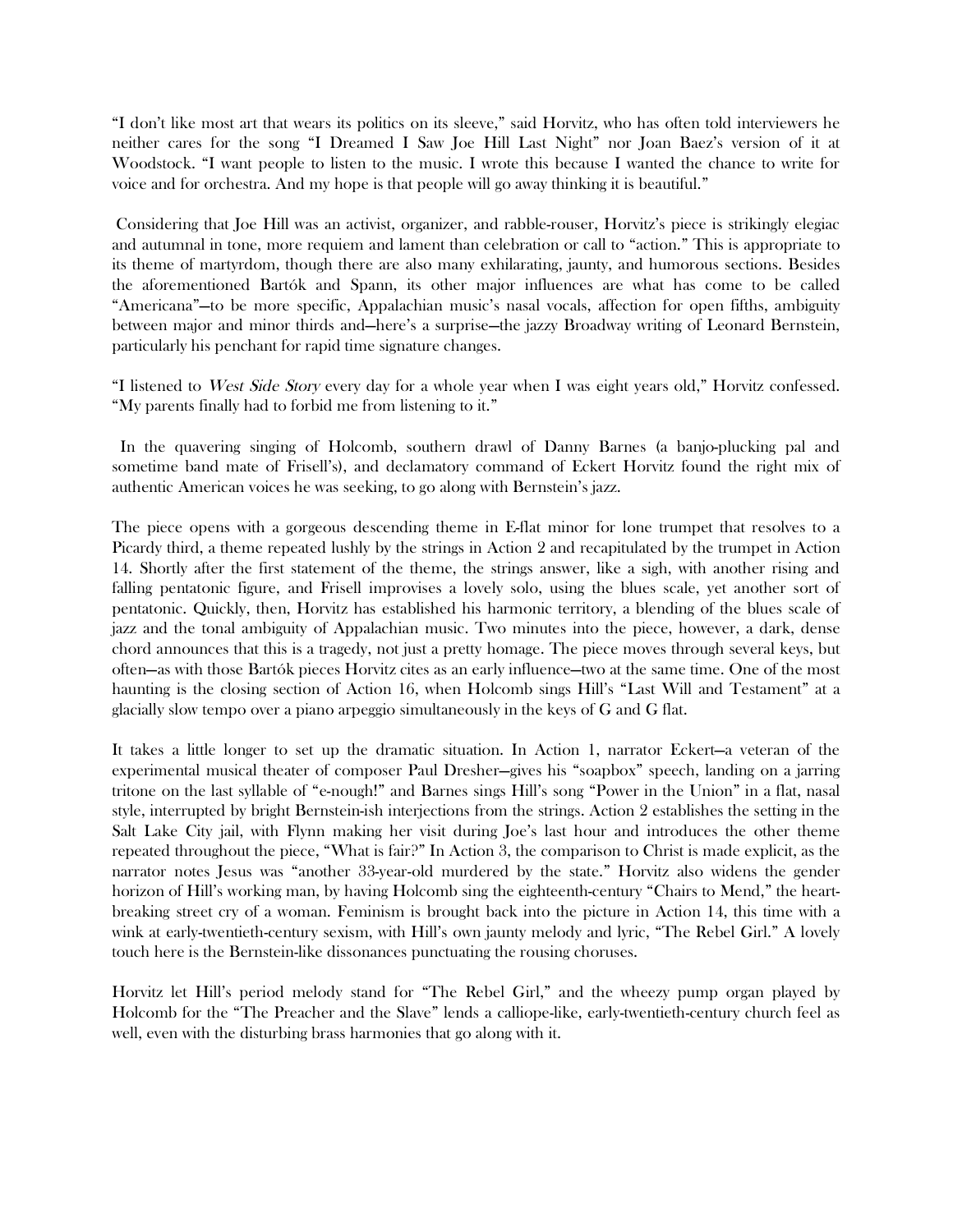But for the martyr's famous anti-war song, "Don't Take My Papa Away From Me," sung in Action 13 by Holcomb, Horvitz writes what is surely the most beautiful take-away melody of the piece, and whose polytonalism has nothing to do with evoking the period.

Blues man Mississippi John Hurt's variation on the early nineteenth-century folk song "John Henry," "Spike Driver's Blues" (Action 7), which pits man against machine, also gets a new treatment, set to a vibraphone figure in 12/8 time, with a churning woodwind undercurrent. Hurt's lyric, "This is the hammer that killed John Henry but it won't kill me" is decidedly more rebellious than the mythic original.

"Penny's Farm," in Action 11, is a traditional protest song about the unfair labor practices of farm owners, but today's listeners will recognize it as the source for Bob Dylan's more generalized complaint, "Maggie's Farm."

But it is "The Lumberjack's Prayer," a sarcastic parody of the Lord's Prayer written by Matt Huhta (known as "T-Bone Slim") that, as Bob Dylan himself might say, "brings it all back home."

"I pray dear Lord for Jesus' sake/Give us this day a T-Bone steak," it begins, dramatizing Marxist doctrine into the down-to-earth language of the working man, the very theme evoked from Matthew at the start.

Frisell's twanging, languorous electric guitar—always sympathetic and understated—lights up many interludes of "Joe Hill," but the electronic distortions he introduces in Actions 15 and 16, as the martyr marches inexorably toward his execution are especially effective.

Joe Hill died for a humble ideal, and while there is irony that he was motivated by a secular vision as orthodox as the religion he abhorred, it is also true that he died for a Whitmanic, communitarian vision of America that has always stood side by side with Emerson's self-made, self-reliant man. It is precisely this arena—where opposites meet, converse, or coincide—whether they be key signatures, ideologies, or genres that is Horvitz's specialty. How appropriate then, this "genre-be-damned" composer has chosen to tell Hill's story in music that is both complex and direct, ironic and sentimental, dissonant and gorgeous, popular and artful, and that relishes a well-wrought song as much as long-form development.

But as Whitman himself wrote, "Do I contradict myself? Very well, then I contradict myself, I am large, I contain multitudes."

Such is the real stuff of Americana.

## —Paul de Barros

Paul de Barros is the jazz columnist for the Seattle Times, adjunct music professor at Seattle University, a regular contributor to Down Beat magazine, and founder of the Seattle jazz support organization Earshot Jazz. A 2003–04 fellow in the National Arts Journalism Program, de Barros received the Governor's Writer's Award in 1993 for his history of the early Seattle jazz scene, Jackson Street After Hours (Sasquatch, Seattle).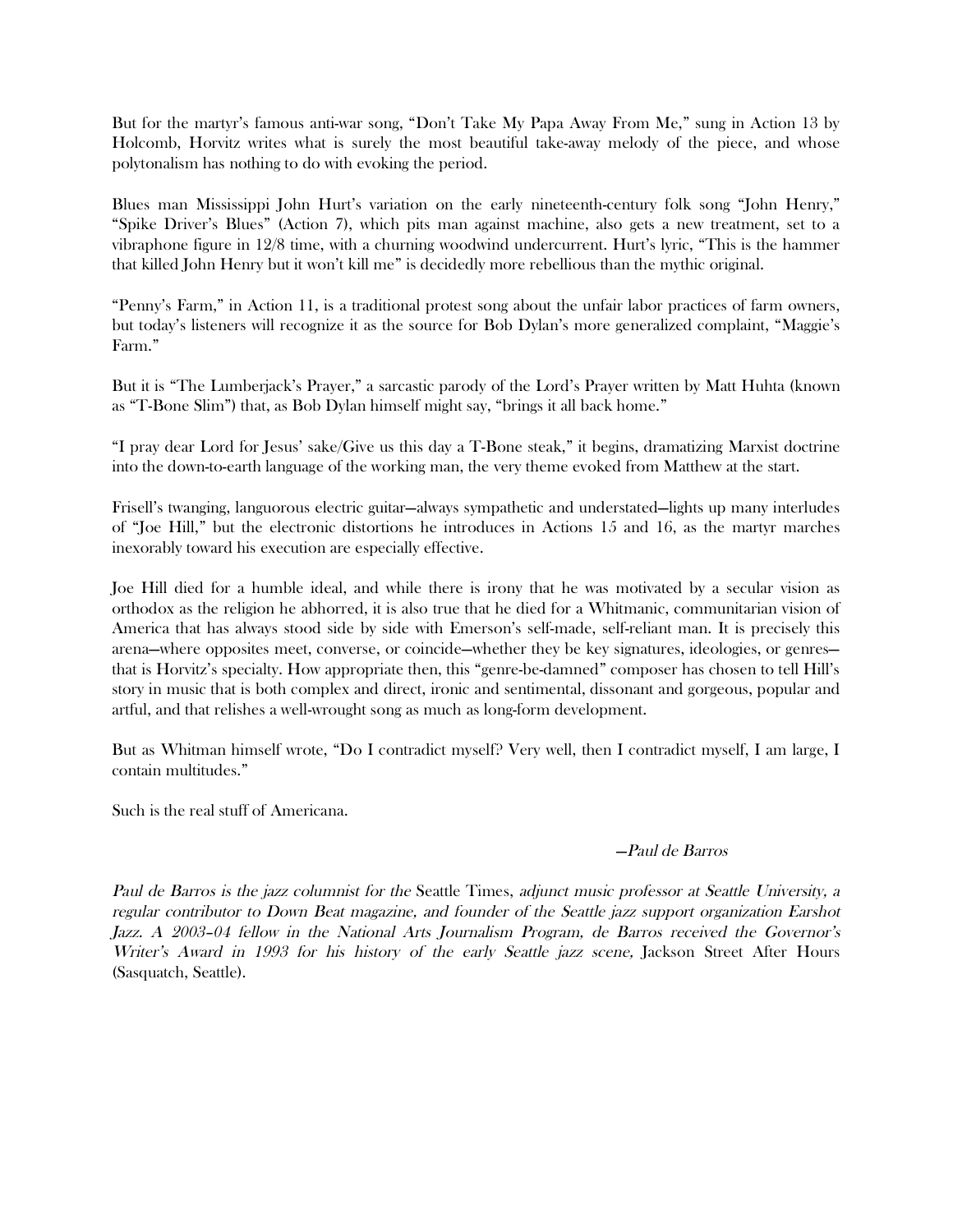#### Composer's note

I was first inspired to create a new work based on the life of Joe Hill by simply staring at the cover of a book. There are few pictures of Hill, but one of them graces the cover of Wallace Stegner's Joe Hill, originally entitled The Preacher and the Slave. I did not use Stegner's novel as a source, but I was inspired by his approach to Hill's life as a work of fiction, and to come to terms with the fact that most of the "history" of Hill has in fact been a work of fiction. He was an American outlaw, yet another roadblock in what Wendell Berry calls, "the unsettling of America." A myth as epic as a Jesse James or a John Henry, but for a new, industrialized century.

Early on in my research I learned that the local law would often bring in the Salvation Army band to drown out the Wobblies as they proselytized in the local town square. Nobody's fool, they quickly appropriated the band for their own uses, putting their words to the tunes of the hymns being played. This early form of re-mixing intrigued me, and Paul and I were struck by how easily the Wobblies had replaced the religious faith they so despised with a new faith equally fervent, and often to the same tune!! It was Paul who worked in Jesus' own words, "A worker is worthy of his food" and also Paul who created the fundamental structure based on Elizabeth Gurley Flynn's brief visit to Joe in prison shortly before his execution. I am grateful to him for providing the spark for the music I was inspired to write, and also for providing the foundation for what was a grand and sometimes reckless experiment.

Of politics and music I am often wary. I will not speak to that in this brief essay but for those who are interested please go to http://waynehorvitz.com/speech/joe\_hill\_essay.html.

The last time I saw my brother Philip was the weekend of the second performance of Joe Hill in Burlington, Vermont, at the Flynn Center. Besides missing him every day of my life, Phil was instrumental in helping me create this piece in ways both personal and pragmatic. This recording is dedicated to his memory.

#### —Wayne Horvitz

Wayne Horvitz is a composer, pianist, and electronic musician who has performed extensively throughout Europe, Asia, Australia, and North America. He is the leader of Sweeter Than the Day, Zony Mash, The Four Plus One ensemble, the Gravitas Quartet, and co-founder of the New York Composers Orchestra. He has performed and collaborated with Bill Frisell, Butch Morris, John Zorn, Robin Holcomb, Fred Frith, Julian Priester, Philip Wilson, Michael Shrieve, and Carla Bley, among others. He has been commissioned by the NEA, Meet the Composer, Kronos String Quartet, Seattle Chamber Players, The Mary Flagler Cary Charitable Trust, BAM and others. He appears on more than a hundred CDs and more than thirty CDs as a leader. Collaborations with choreographers include work with Paul Taylor with White Oak Dance Project, Liz Lerman Dance Exchange, and Crispin Spaeth. Film work includes music and sound design for three PBS specials and Gus Van Sant's *Psycho*. He is the year 2001 recipient of the Artist Trust Fellowship, 2002 recipient of a Multi-Arts Production Fund, and 2006 recipient of grants from 4Culture and the Mayor's Office of Arts and Culture.

Paul Magid is a founding member and head writer for the internationally known performing troupe The Flying Karamazov Brothers. The group has worked in film, television, and theater. They have performed on Broadway and London's West End and toured extensively throughout the U.S., Europe, and the world. Magid has written more than a dozen shows for The Flying Karamazov Brothers. These include Do the Impossible in 1994, Sharps, Flats and Accidentals in 1996, L'Universe, a collaboration with MIT's Media Lab (2000), and *Life: A Guide for the Perplexed* (2004). His plays include *The Three Moscowteers*,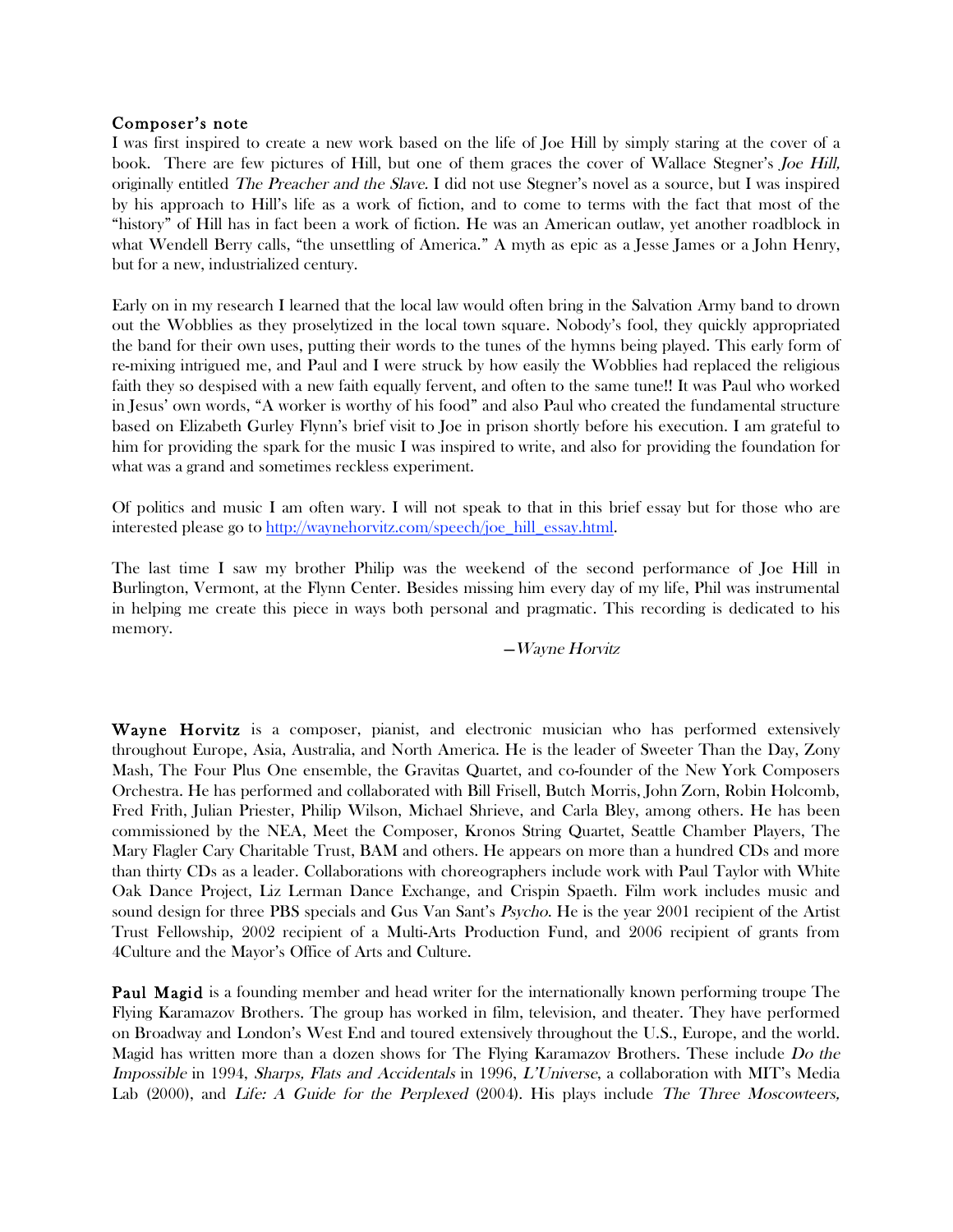L'Histoire du Soldat, Le Petomane, The Brothers Karamazov, Room Service, A Comedy of Eras, and The Jews of Chelm, California. He has also written for television and the movies and has garnered numerous awards. He is a recent recipient of a Rockefeller Grant and a Jewish National Cultural Foundation Award for playwriting and is a member of WGA.

Danny Barnes was born in Central Texas. He wrote the music for the Sugar Hill recording group Bad Livers. Barnes composed the score for the Twentieth Century Fox film *The Newton Boys*. He has toured and recorded with Bill Frisell, Tim O'Brien, Robert Earl Keen, Ronnie Lane, Chuck Leavell, and many others. His newest CD is called Barnyard Electronics. Danny lives in the Northwest with his wife and two dogs. He calls his own music folktronics.

Internationally renowned Rinde Eckert is celebrated for a remarkably flexible and inventive singing voice combined with an electrical physical presence. His staged musical theater productions and collaborations have been performed throughout the United States and Europe. Current repertory includes the critically acclaimed solo productions An Idiot Divine and Romeo Sierra Tango, the Obie-Award winning opera And God Created Great Whales, and Highway Ulysses with American Repertory Theatre.

In a career spanning more than twenty-five years and more than 200 recordings, including twenty-five albums of his own, guitarist, composer, and bandleader Bill Frisell has established himself as a visionary presence in American music. He has collaborated with a wide range of artists, filmmakers, and legendary musicians. But it is his work as a leader that has garnered increasing attention and accolades. Frisell's work over the past decades has forged a truly original approach to a wide range of musical influences and expression. His catalog, including twenty recordings for Nonesuch, has been cited by *Downbeat* as "the best" recorded output of the decade."

Robin Holcomb has performed extensively in North America, Europe, Australia, and Asia as a solo artist and the leader of various ensembles. Recent performances include appearances at Queen Elizabeth Hall (London), Carnegie Hall, the Verona Jazz Festival, the San Francisco Jazz Festival, Hong Kong Arts Festival, Festival of Perth, DuMaurier Jazz Festivals, and Arts at St. Ann's. Ms. Holcomb is a founder and co-director of the New York Composers Orchestra, an ensemble for which she is also a conductor, pianist, and principal composer. Her own compositions and vocal and instrumental work can be found on four albums on the Nonesuch label: *Robin Holcomb, Rockabye, Little Three,* and *The Big Time* and most recently, Solos (Songlines) and John Brown's Body (Tzadik). Recent works include the staged song cycle with film O, Say a Sunset, based on the life of Rachel Carson (DTW, Walker Arts Center, etc.) and The Utopia Project, in development at Mass MoCA.

Christian Knapp has conducted and performed in festivals and concerts throughout the world. A prizewinner in the Third International Prokofiev Conducting Competition, he has conducted the New World Symphony, St. Petersburg Philharmonic, Western Australia Symphony Orchestra, St. Petersburg State Opera and Ballet, Charleston Symphony Orchestra, and the Volgagrad Orchestra, among many others. Mr. Knapp received a bachelor's degree in piano performance from the New England Conservatory of Music and a bachelor's degree in philosophy from Tufts University. He earned a post-graduate diploma in conducting from the St. Petersburg State Conservatory, where he studied with Ilya Musin and Leonid Korchmar. He also has worked extensively with John Carewe and Michael Tilson Thomas. He currently serves as Assistant Conductor of the Seattle Symphony.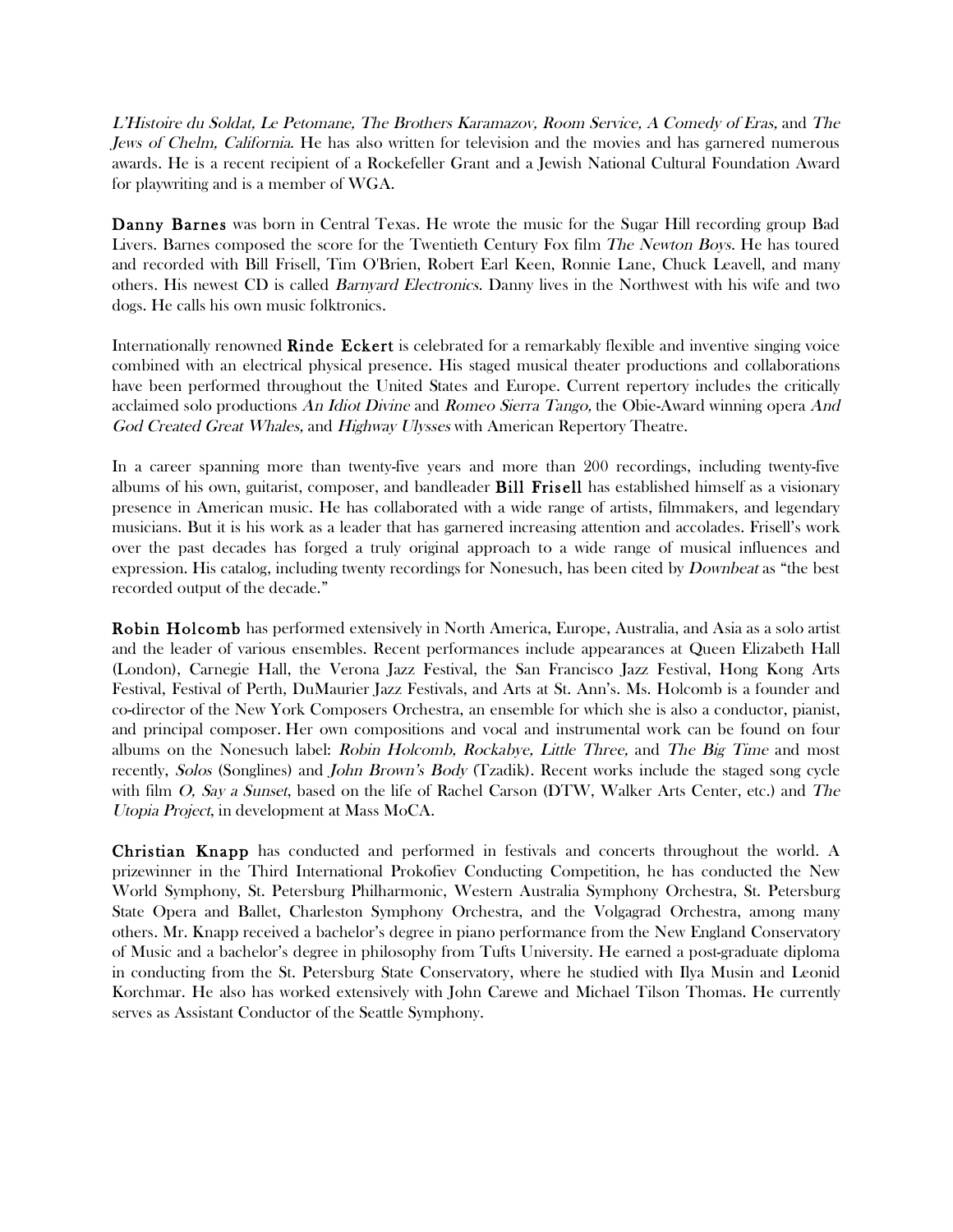## SELECTED DISCOGRAPHY

4 Plus 1 Ensemble. 3D 1018. Bring Yr Camera. Elektra 60799. Cold Spell. Knitting Factory 201. Film Music 1998–2001. Tzadik 7514. Forever. Songlines 21537. From A Window. Avant 80. The New York Composers Orchestra. New World Records 80397. Sweeter Than the Day. Songlines 21536. Way out East. Songlines 1558. Whispers, Hymns, and a Murmur. Tzadik 8021.

For a comprehensive discography please visit www.waynehorvitz.com.

#### Musicians

#### Violins

Mikhail Shmidt Simon James Tim Garland Steve Bryant Artur Girsky Natasha Bazhanova Tom Dziekonski Leonid Keylin Daisuke Yamamoto Kwan Bin Park Jean Wells-Yablonsky Clark Story

## Violas

Roxanna Patterson Nigel Muffin Laura Renz Suejane Bryant Larissa Brown Scott Ligocki Shari Link

#### Cellos

Craig Weaver Walter Gray Chuck Jacott Virginia Dziekonski Kevin Krentz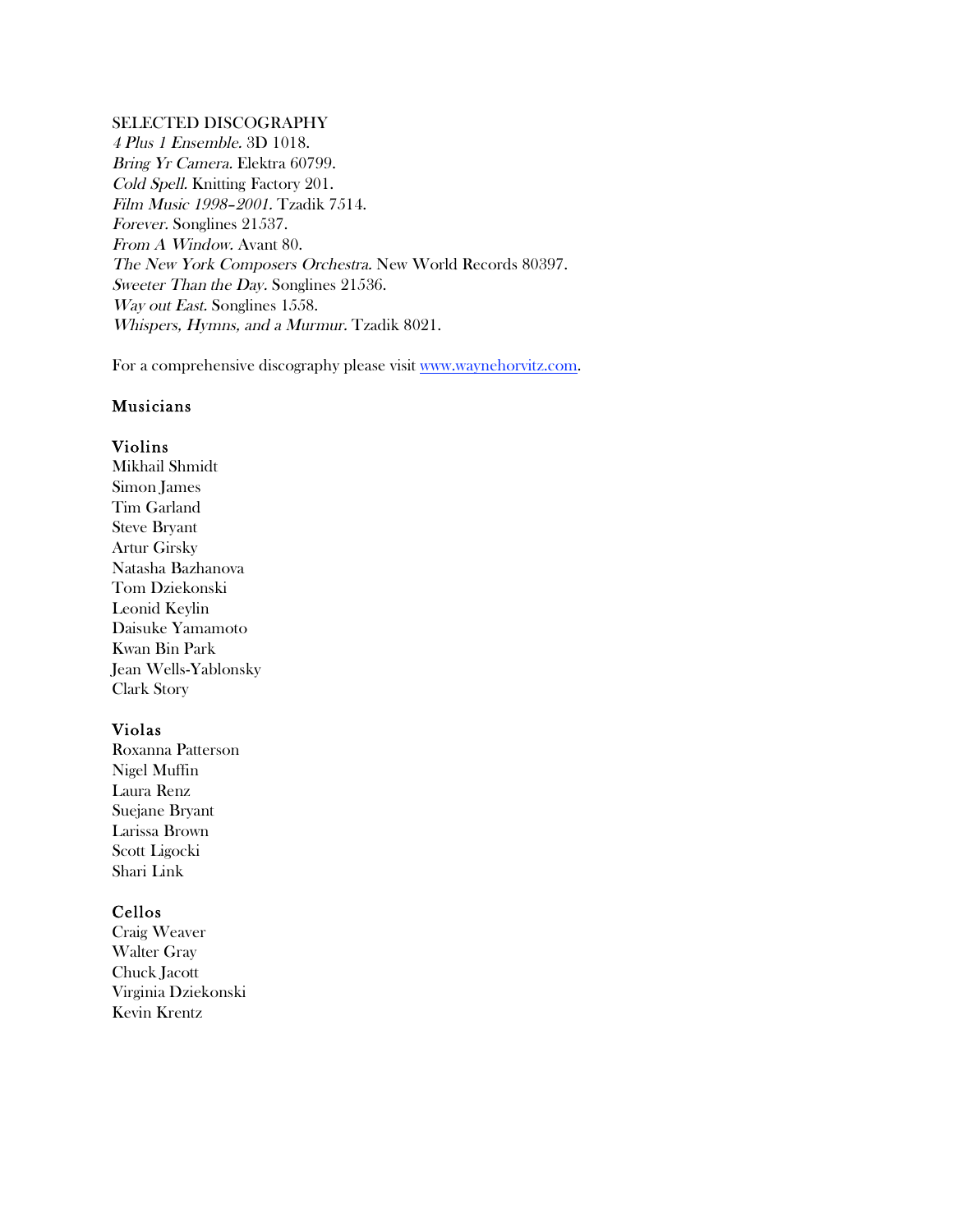## Basses Jennifer Godfrey Jonathan Burnstein Maurice Clubb

#### Flute Robin Peery

## Clarinets

Laura DeLuca Jeffrey Brooks

Trumpet Justin Emerich

# Trombone

David Ritt

Tuba Chris Olka

Percussion Matthew Kocmieroski

Piano Meade Crane

## Christian Knapp, conductor Mikhail Shmidt, concertmaster

Produced by Wayne Horvitz and David Sabee Engineered by Kory Kruckenberg Recorded June 11, 2007 at the Chapel at Bastyr College, Seattle. Assistant Engineer: Josh Evans Pro Tools Operator: Brian Valentino Stage Manager: Jon Schluckabier Stage Assistant: John Winters Additional recording at Studio X and The Track Shack Text recording at Jack Straw and engineered by Tom Stiles Edited by Kory Kruckenberg with additional editing by Matt Brown Mixed by Kory Kruckenberg at Studio X, Seattle Assistant Mixing Engineers: Mike Kutchman, Stephen Gregory

Digital mastering: Paul Zinman, SoundByte Productions, Inc. NYC Cover art, including size, gallery credit, date, format of art (pastel, etc): Cover design: Bob Defrin Design, Inc., NYC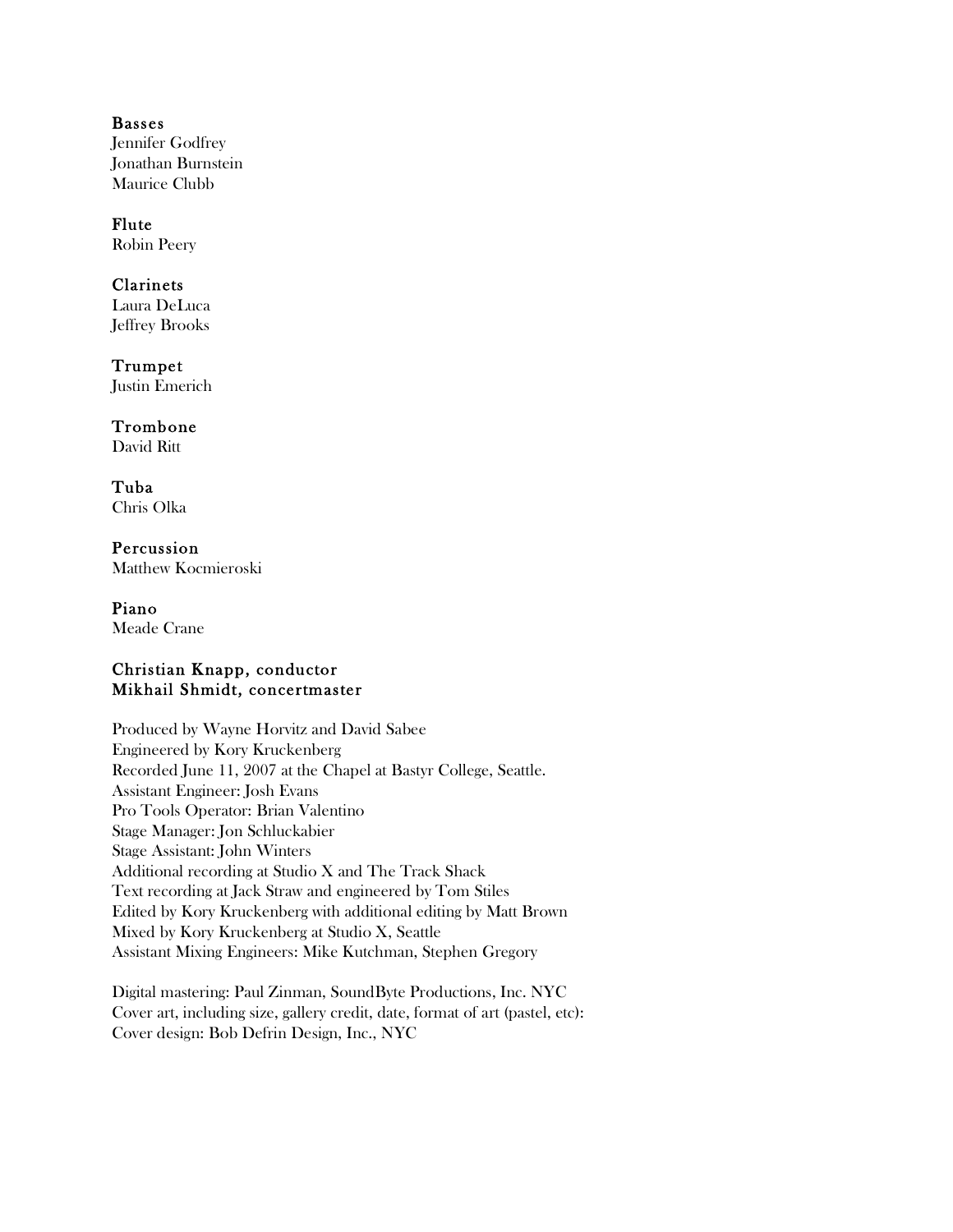Joe Hill was premiered on October 30, 2004 at Meany Hall, University of Washington, Seattle, and was presented by Earshot Jazz and the UW World Series.

Performers: Danny Barnes, a worker, Joe Hill; Robin Holcomb, a woman, a worker, Elizabeth Gurley Flynn; Rinde Eckert, narrator, a prison guard; Bill Frisell, soloist; Members of the Seattle Symphony and the Seattle Music Guild; Mikhail Shmidt, concertmaster; Giorgio Magnanensi, conductor

All music by Wayne Horvitz Other Room Music (ASCAP) except Rebel Girl composed by Joe Hill and arranged by Wayne Horvitz; Spike Driver Blues by Mississippi John Hurt (published by Wynwood Music Company, Inc.) with additional music by Wayne Horvitz; Jerusalem, Jerusalem (music by Charles H. Purday); In the Sweet By and By (music by Joseph Webster); Chairs to Mend (traditional) arranged by Wayne Horvitz and Robin Holcomb.

All text by Paul Magid except There is Power in the Union, The Preacher and the Slave, Joe Hill's Last Will, Don't Take My Papa Away From Me and Rebel Girl (words by Joe Hill); Chairs to Mend and Down on Penny's Farm (traditional); Spike Driver's Blues (words by Mississippi John Hurt); Lumberjack's Prayer (words by Matt Valentine Huhta  $(a/k/a$  T-Bone Slim); In the Sweet By and By (words by Sanford F. Bennett); and Jerusalem, Jerusalem (words by Karolina W. Sandell-Berg). (Plus a few words from Jesus.) Editorial assistance and revisions, Rinde Eckert.

Joe Hill: 16 Actions for Orchestra, Voices and Soloist was commissioned by Earshot Jazz (Seattle, WA); cocommissioned by The Flynn Center for the Performing Arts (Burlington, VT) with support from the Multi-Arts Production Fund, The Paul G. Allen Family Foundation, the Doris Duke Charitable Foundation, the Bossak/Heilbron Charitable Foundation, the Montalvo Artist Residency Program, and the Argosy Foundation Contemporary Music Fund. Additional funding provided by The New England Foundation for the Arts, Meet the Composer, Inc., the National Endowment for the Arts, ASCAP, The Virgil Thomson Foundation, The UW World Series, and the Ford Foundation. Mr. Horvitz would also like to acknowledge the City of Seattle Office of Arts and Cultural Affairs City Artist Program for their commission of Whispers, Hymns and a Murmur in which many of the themes for Joe Hill were first developed. Additional assistance for the recording of Joe Hill was provided by The Paul G. Allen Family Foundation, the Multi-Arts Production Fund, and Jack Straw Productions.

This recording was also made possible by a grant from the Francis Goelet Charitable Lead Trust.

Thanks to Giorgio Magnanensi, Michael Hopkins, Gordon Knox, Arthur Moorhead, Paul Tai, Reed Ruddy, Jack Straw Productions, Arnie Malina, Cornish College of the Arts, Lee Townsend, Phyllis Oyama, Randy Nelson, Dan Jacoby, Karen Caropepe, Bryce Montgomery, Matt Krashan, Hans Wendl, Krista Williams, Carla Sacks, Marty Ehrlich, Ben Geffen, Britta Johnson, Paul Taub, Mikhail Shmidt, Laura DeLuca, Beth Fleenor, Todd Gascon, Heather Bentley, Mathew Kocmieroski, Dave Keenan, Robert Puff, Jon Hyde, Andy Roth, Bobby Previte, and, of course, Rinde, Robin, Danny, Bill, Christian, and all the members of the band.

Special thanks to Moira Brennan, Sue Coliton, Huong Vu, and Kory Kruckenberg.

Without John Gilbreath and David Sabee this piece never would have seen the light of day. I cannot thank them enough.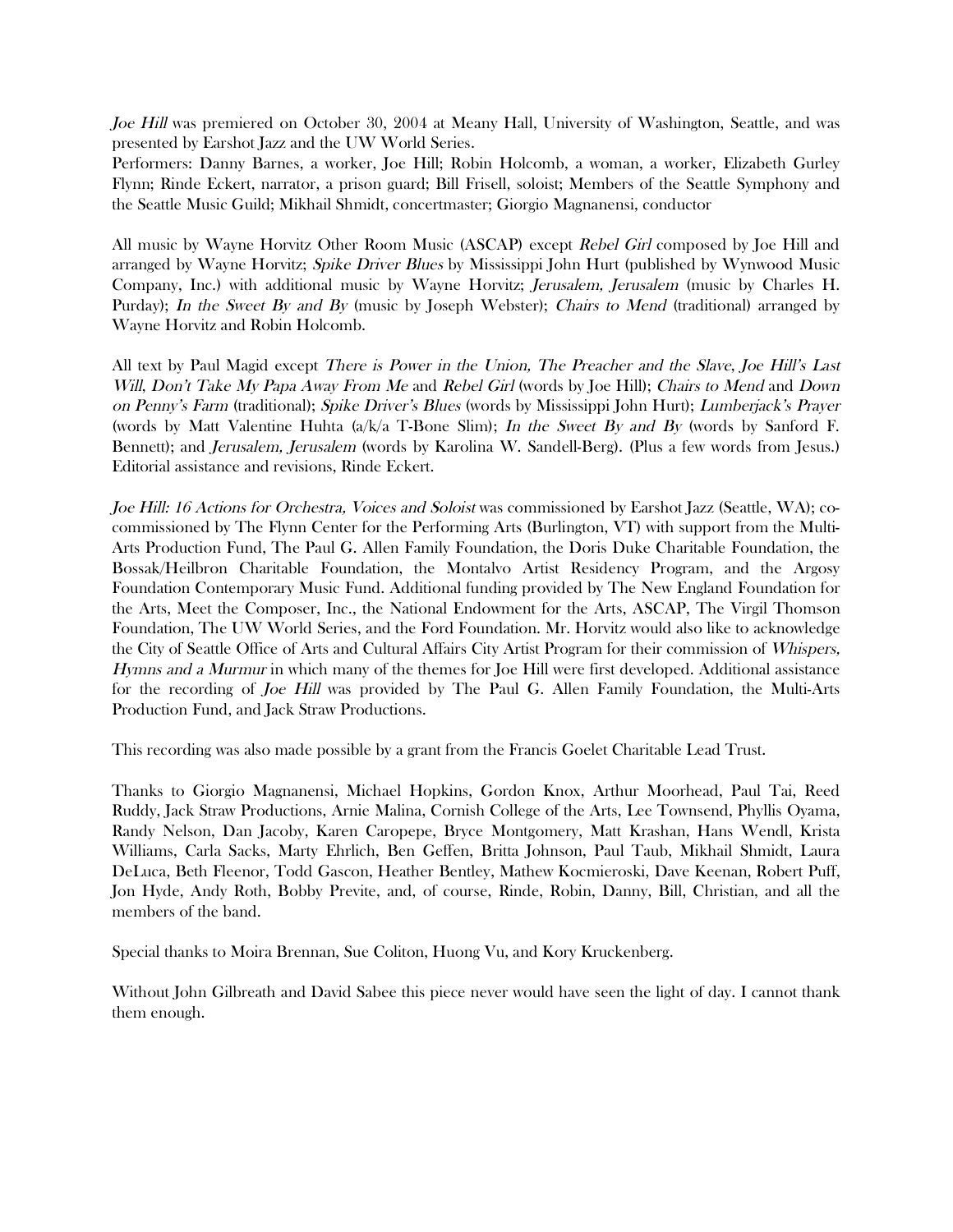#### FOR NEW WORLD RECORDS:

Herman E. Krawitz, President; Lisa Kahlden, Vice-President; Paul M. Tai, Director of Artists and Repertory; Mojisola Oké, Bookkeeper; Anthony DiGregorio, Production Associate.

#### ANTHOLOGY OF RECORDED MUSIC, INC., BOARD OF TRUSTEES:

Richard Aspinwall; Milton Babbitt; Jean Bowen; Thomas Teige Carroll; Emanuel Gerard; David Hamilton; Rita Hauser; Lisa Kahlden; Herman E. Krawitz; Fred Lerdahl; Robert Marx; Arthur Moorhead; Elizabeth Ostrow; Cynthia Parker; Larry Polansky; Don Roberts; Marilyn Shapiro; Patrick Smith; Paul M. Tai; Blair Weille.

Francis Goelet (1926–1998), Chairman

For a complete catalog, including liner notes, visit our Web site: www.newworldrecords.org. New World Records, 75 Broad Street, Suite 2400, New York, NY 10004-2415 Tel (212) 290-1680 Fax (212) 290-1685 E-mail: info@newworldrecords.org P & © 2008 Anthology of Recorded Music, Inc. All rights reserved. Printed in U.S.A.